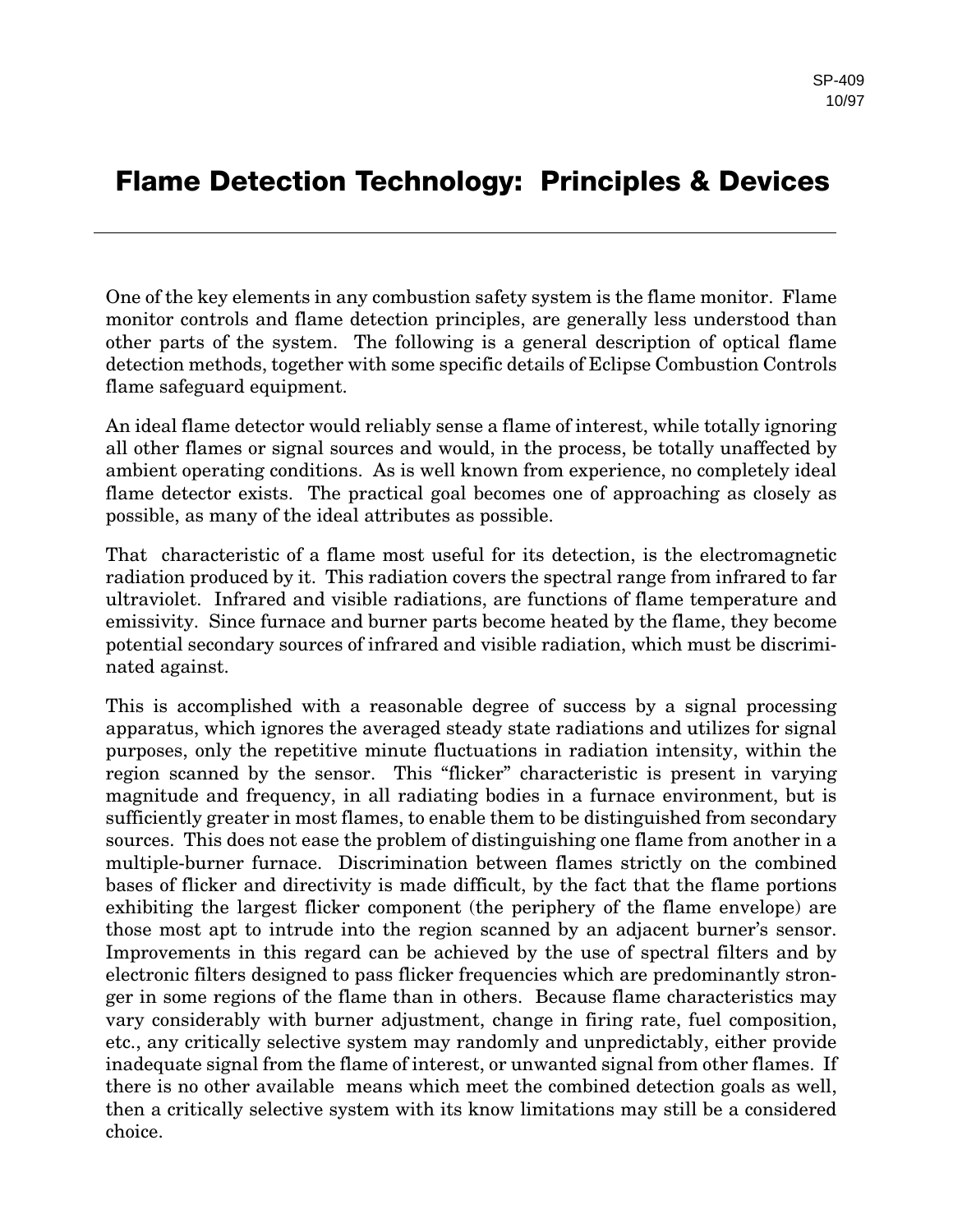Ultraviolet radiations of extremely small magnitude are also temperature-dependent emissions of ordinary fuel flames. With commercially feasible sensors and signal processors, this signal is too small for practical use. Other and stronger (though still very small) UV emissions are produced by the ionization which accompanies, and is a part of the oxidation of, fuel in a flame. The source of these emissions is strongest in the very early stages of combustion and therefore in an area relatively close to the nozzle. The outer portion of the flame, where combustion is mostly complete, emits substantially less UV. It will be evident that there is a flame characteristic which is not synthesized by heated furnace and burner parts and, being more localized, makes discrimination between adjacent flames more easily accomplished. The only nonflame source of UV in all but very high temperature furnace walls  $(2500^{\circ} \text{ F. and up})$ , is the spark from an electric igniter, which radiates very strongly in the ultraviolet and must be shielded from the sensor's view.

Detectors which will sense the small UV emission produced by the ionization process are of a type known as gas-avalanche detectors. These comprise very pure and extremely clean metal electrodes sealed in a UV-transmitting envelope along with a purge gas at a fraction of atmospheric pressure. When a suitable potential difference is applied between the electrodes, and when UV photons in sufficient quantity strike the negative electrode, an electron is released from the electrode and is attracted to the positive electrode. In its movement, this electron collides with a molecule of the gas and dislodges another electron. The two then collide with two molecules and dislodge two more electrons which collide with still other molecules. The resulting "avalanche" enables a substantial current flow. Once initiated, this flow will not cease unless and until either voltage or current is reduced below a critical threshold value. Various circuit means are used to "quench" the avalanche and restore conditions, to permit a new avalanche upon the arrival of additional photons. The natural sensitivity of the detector is enhanced by using it in circuitry which permits avalanching and quenching to occur at rates which permit "counting" frequencies considerably above 60 Hz. line frequency.

UV detectors are not without disadvantages. Their proper function requires ultimate purity and cleanliness of materials, and the best possible seal where the electrode connections pass through the envelope. Any lack of perfection in these areas may result in the detector "counting" with no flame present. It is therefore extremely important that they be used with a signal processing amplifier which repeatedly checks for unimpaired function of the detection system and which acts to trip the burner if improper function occurs. This self-checking function, in all cases, involves periodic blocking of the sensor's view of radiation, and an internal test for proper "no flame" response. The check must occur within a fraction of the nominal 3-second flame failure response time, which is prescribed for flame safety controls in order that the burner may not be tripped by the checking operation.

Another notable problem with UV detection relates to the fact that UV, in the spectral regions being utilized, is interdicted or severely attenuated by most media other than air. **Infrared will** penetrate smoke, dust, fuel particles and oil films; short wave **UV will not**. UV detection is effective with almost any clean fire. Any burner flame which will characteristically cause smoke or fuel particles to be present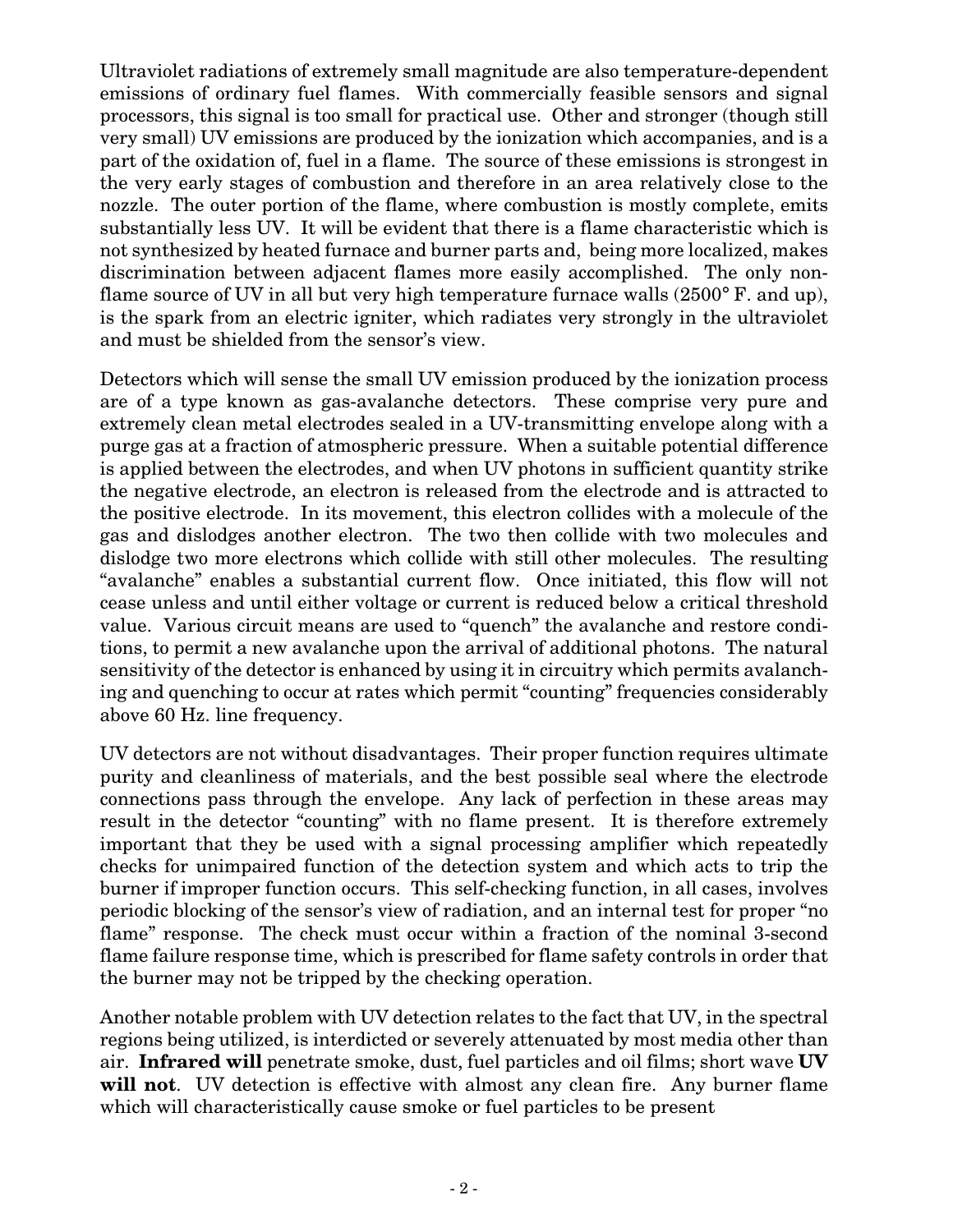between the flame and the sensor makes satisfactory UV detection problematical. The better the burner design and adjustment, the less the change of UV detection problems. It is also important that purge air be continuously passed through the flame scanner's sighting tube, regardless of whether or not such air is needed for cooling or scavenging of smoke. It has been found that a stagnant heated air column in the sight tube may, due to diffraction, reduce flame signal by as much as 25 percent.

Following is a partial list of features which contribute to the performance and maintainability of Eclipse self-checking UV flame safeguards:

- 1. The UV detector has a composite envelope, of which the front half is UV-grade quartz. The quartz passes UV of shorter wavelength than does the high silica glass used for most detector envelopes. The scanner lens, which concentrates UV on the detector cathode, is a special grade of UV transmitting quartz which passes all the wavelengths to which the detector is receptive.
- 2. The circuit is arranged to enable a maximum "counting" rate of approximately 2000 counts (avalanches) per second. This rate could have been made higher, but higher rates offer little advantage over the rate chosen.
- 3. Materials in the scanner have been carefully chosen to avoid any materials, which when heated, give off gases which attenuate UV transmission.
- 4. Getting a good signal is one problem and delivering it intact and transient-free, is another. The relatively small signal produced by the sensor is, in the Eclipse-Dungs scanner, shaped, amplified and delivered to the associated control, at pulse levels of approximately 20 volts in a relatively low impedance circuit. As a result, no shielded signal cables are required. Scanner connecting circuits can usually be routed in the same conduit with other wires, although their routing in a separate conduit gives greatest surety against pick-up problems.
- 5. The Eclipse control is designed for simultaneous operation of two flame scanners at isolated inputs. This has several advantages, including the following:
	- a. Flame patterns tend to fluctuate for various reasons. By simultaneously monitoring two different flame areas, there is a better chance for maintaining a strong flame signal.
	- b. Even if both scanners target on the same area, the signal produced by two will be 50 to 75 percent greater than the signal from one alone, if in parallel.
	- c. If each scanner by itself produces a strong stable signal, either may be removed for lens cleaning without affecting burner operation.

Two scanners operating into one amplifier does not constitute a true redundant system. If either scanner develops a false flame signal, the burner will be tripped as the fault is recognized by the self-checking circuits. A true redundant system may be designed, however, using two controls, and each of these may use one or two scanners as desired.